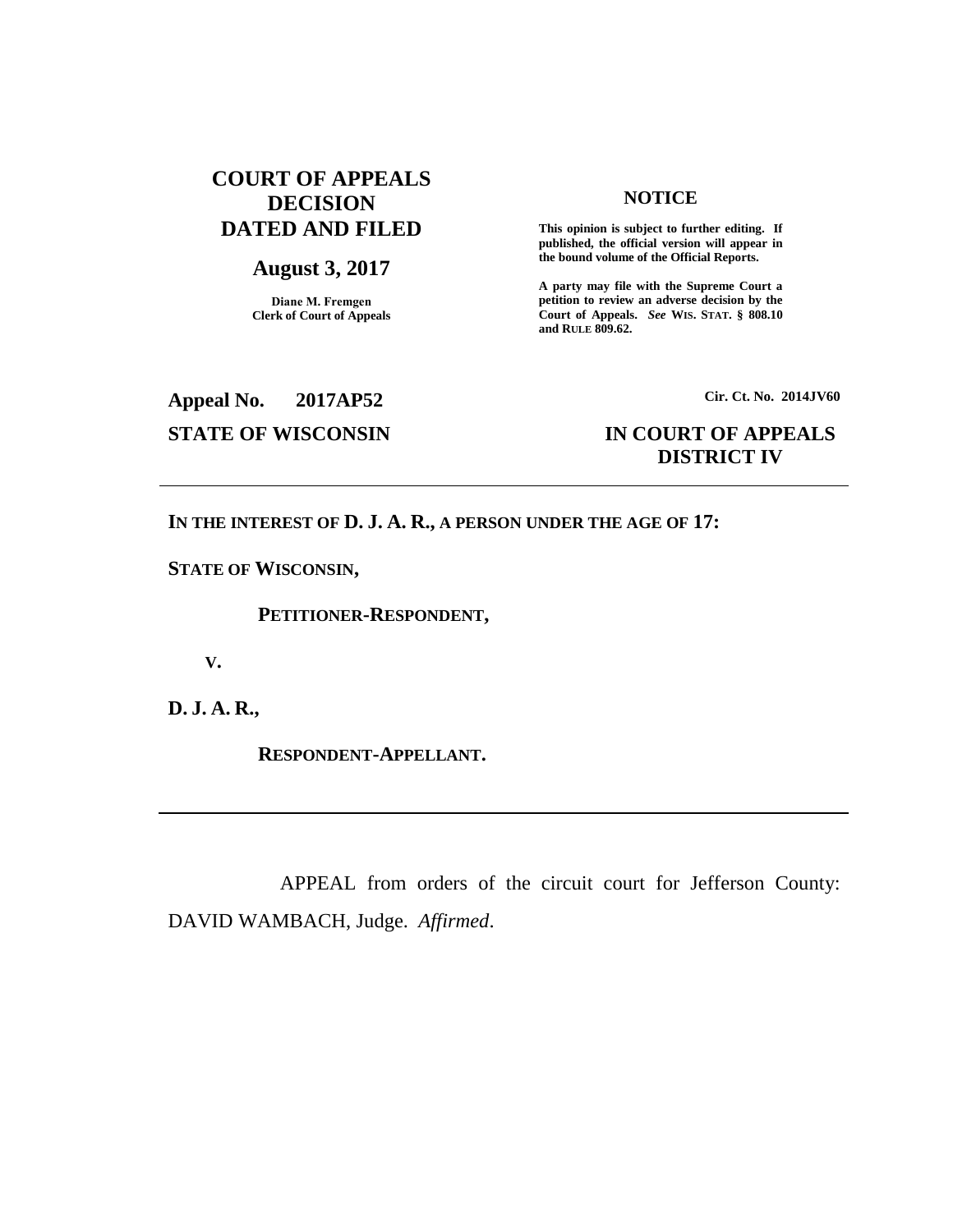$\P1$  LUNDSTEN, P.J.<sup>1</sup> D.J.A.R. was adjudicated delinquent for engaging in conduct prohibited by the child sexual assault statute. He appeals the resulting dispositional order, as well as the order denying his motion for postdispositional relief. D.J.A.R. argues that the circuit court proceeded under the wrong statutory subsection, and thus erroneously required D.J.A.R. to register as a sex offender. He also argues that the court erroneously exercised its discretion by not staying this registration requirement.

¶2 Despite a delinquent brief notice dated June 15, 2017, the State, represented here by the Jefferson County District Attorney's Office, has not filed a responsive brief, or any other response. Thus, on July 10, 2017, this case was submitted to the court for a determination of whether D.J.A.R.'s appeal may be decided based solely on D.J.A.R.'s brief and the record.

¶3 I now conclude that the case can be decided based solely on D.J.A.R.'s brief and the record. I agree with D.J.A.R. that the circuit court proceeded under the wrong statutory subsection when the court required registration. On the facts here, however, it is clear that the court would have ended up making the same decision had it applied the correct subsection. Thus, I conclude that the court's error in this regard was harmless and should not result in reversal. As to the court's refusal to stay the registration requirement, D.J.A.R. does not persuade me that the court erred. I affirm.

 $\overline{a}$ 

<sup>&</sup>lt;sup>1</sup> This appeal is decided by one judge pursuant to WIS. STAT.  $§ 752.31(2)(e)$ . All references to the Wisconsin Statutes are to the 2015-16 version. We refer to the current version because there have been no recent changes that affect our analysis here.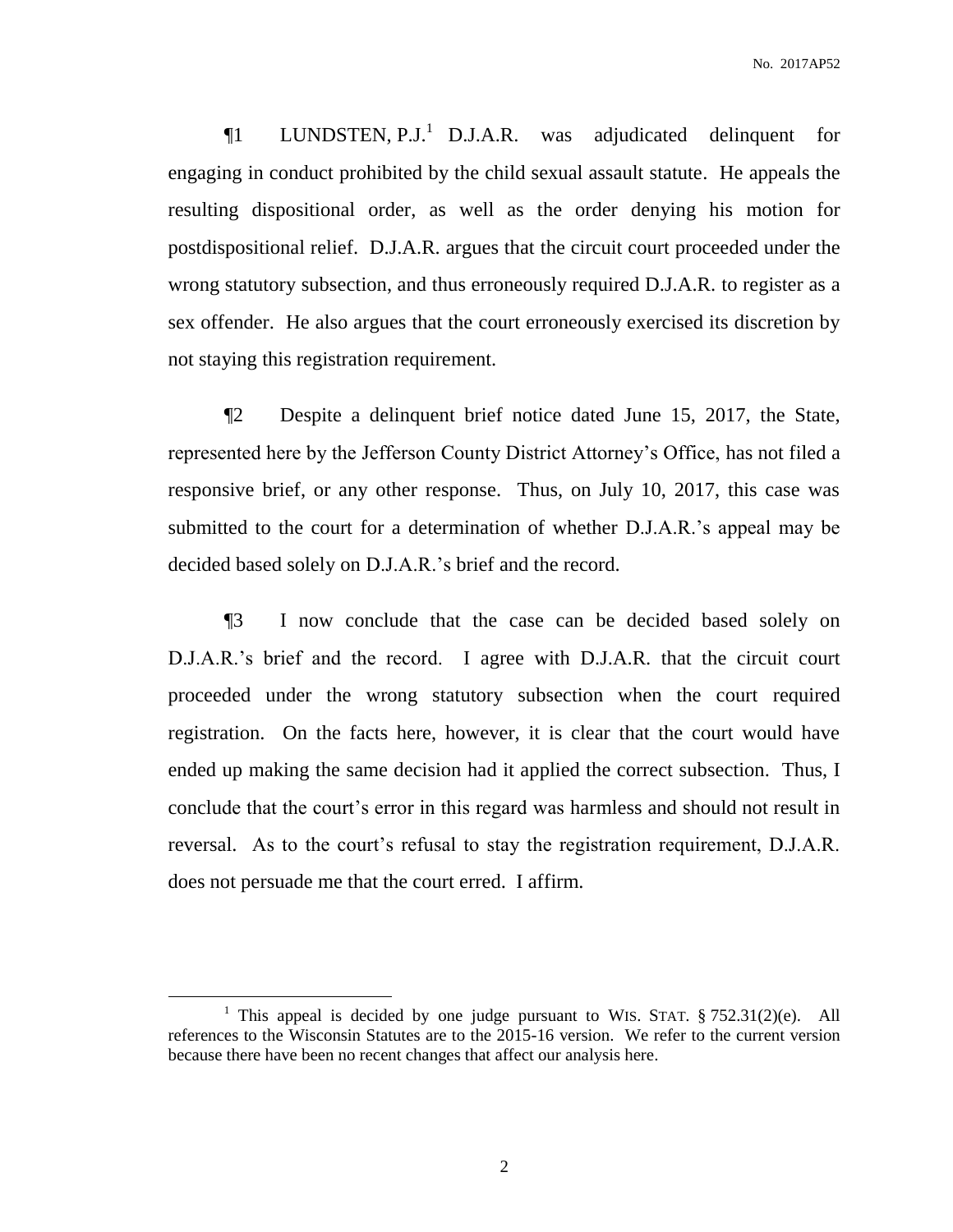#### *Background*

¶4 D.J.A.R. was alleged delinquent for engaging in conduct prohibited by WIS. STAT. § 948.02(2), "sexual contact or sexual intercourse with a person who has not attained the age of 16 years." According to the delinquency petition, then-16-year-old D.J.A.R. and then-13-year-old V.G. met by some school bleachers and started to make out. V.G. performed oral sex on D.J.A.R., and D.J.A.R. inserted his finger into V.G.'s vagina. V.G. told D.J.A.R. that she was not going to have sex with him, but D.J.A.R. proceeded to put his penis into V.G.'s vagina, and V.G. told D.J.A.R. "don't do it." D.J.A.R.'s penis was in V.G.'s vagina for approximately two seconds before he pulled it out.

¶5 D.J.A.R. entered into a stipulation of facts, agreeing that oral sex and finger-to-vagina contact had occurred as alleged. Based on this stipulation, the court found D.J.A.R. delinquent, and the case proceeded to disposition.

¶6 One of the dispositions the circuit court imposed on D.J.A.R. was that D.J.A.R. be required to register as a sex offender for 15 years. D.J.A.R. sought, but did not receive, a stay of this requirement pending successful completion of his one-year supervision period.

¶7 D.J.A.R. filed a postdispositional motion, seeking relief from the court's registration decision. The circuit court denied it.

## *Discussion*

¶8 As noted, D.J.A.R. argues that the circuit court proceeded under the wrong statutory subsection in requiring him to register as a sex offender, and that the court erroneously exercised its discretion by not staying this registration requirement. I address these arguments in separate sections below.

3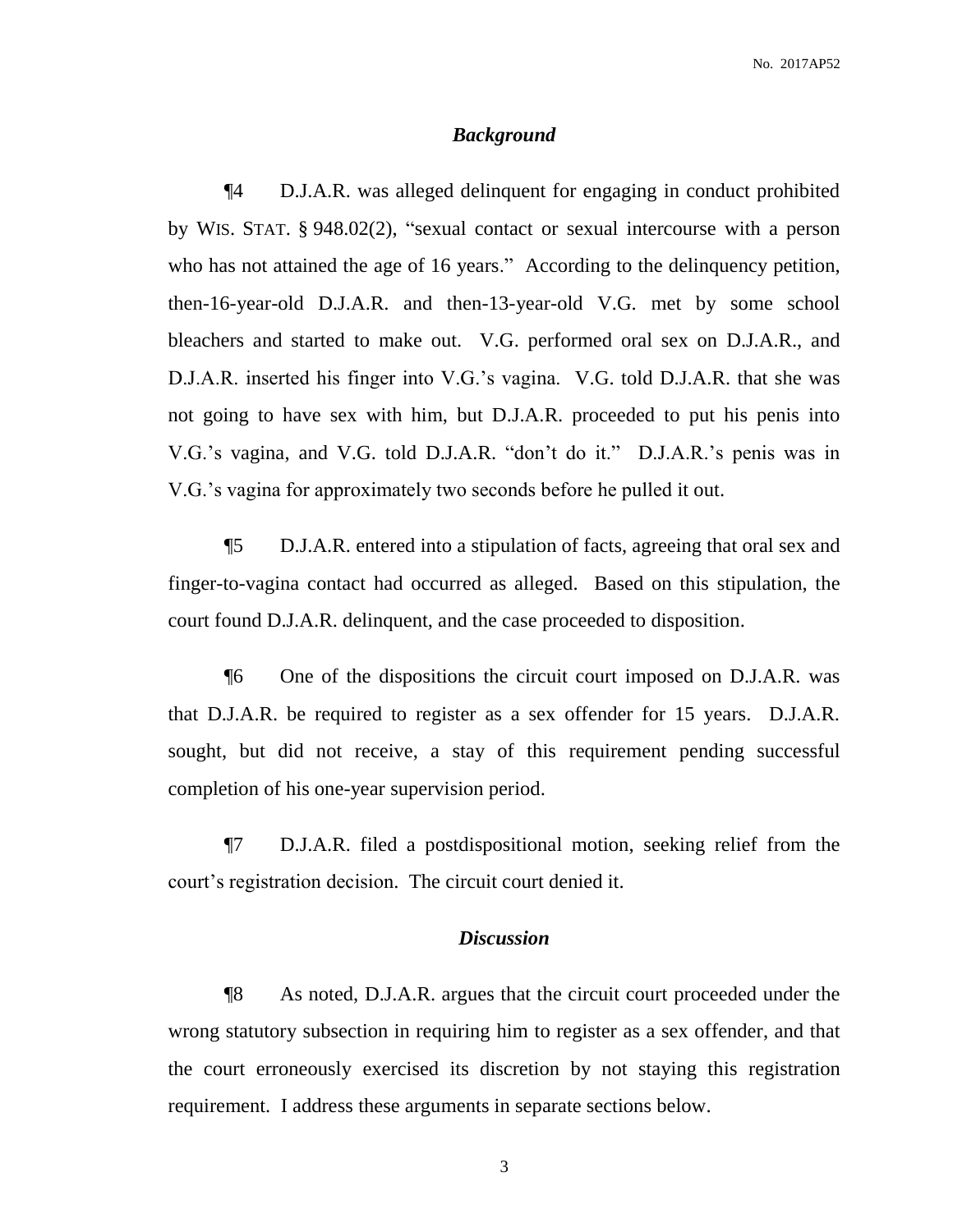## *A. Circuit Court's Error in Proceeding Under the Wrong Statutory Subsection When the Court Required D.J.A.R. to Register as a Sex Offender*

¶9 The circuit court's ultimate decision to require D.J.A.R. to register as a sex offender was discretionary. *See State v. Joseph E.G.*, 2001 WI App 29, ¶11, 240 Wis. 2d 481, 623 N.W.2d 137 (WI App 2000). However, I review de novo whether the court followed the correct statutory procedure, a question of law. *See Mared Indus., Inc. v. Mansfield*, 2005 WI 5, ¶9, 277 Wis. 2d 350, 690 N.W.2d 835.

¶10 I start by noting that the statutory scheme is somewhat complex. I need not summarize all of that scheme here. Rather, I summarize it only to the extent necessary for purposes of my discussion.

¶11 The pertinent statutes, in effect, create two procedural paths to sex offender registration for juveniles. One path is under WIS. STAT. § 938.34(15m)*(am)*, and the other is under § 938.34(15m)*(bm)*. The applicable procedure depends on the underlying criminal statute that forms the basis for the delinquency finding. *See* § 938.34(15m)(am)1. and (bm).

¶12 The (am) procedure covers a potentially broader range of crimes, but is narrowed by a requirement that the circuit court make a threshold finding that the juvenile's conduct was sexually motivated. *See* WIS. STAT. § 938.34(15m)(am)1. The (bm) procedure, in contrast, covers a more specific list of crimes, the bulk of which, by definition, would appear to involve a sexually motivated perpetrator. Not surprisingly then, the (bm) procedure does *not* require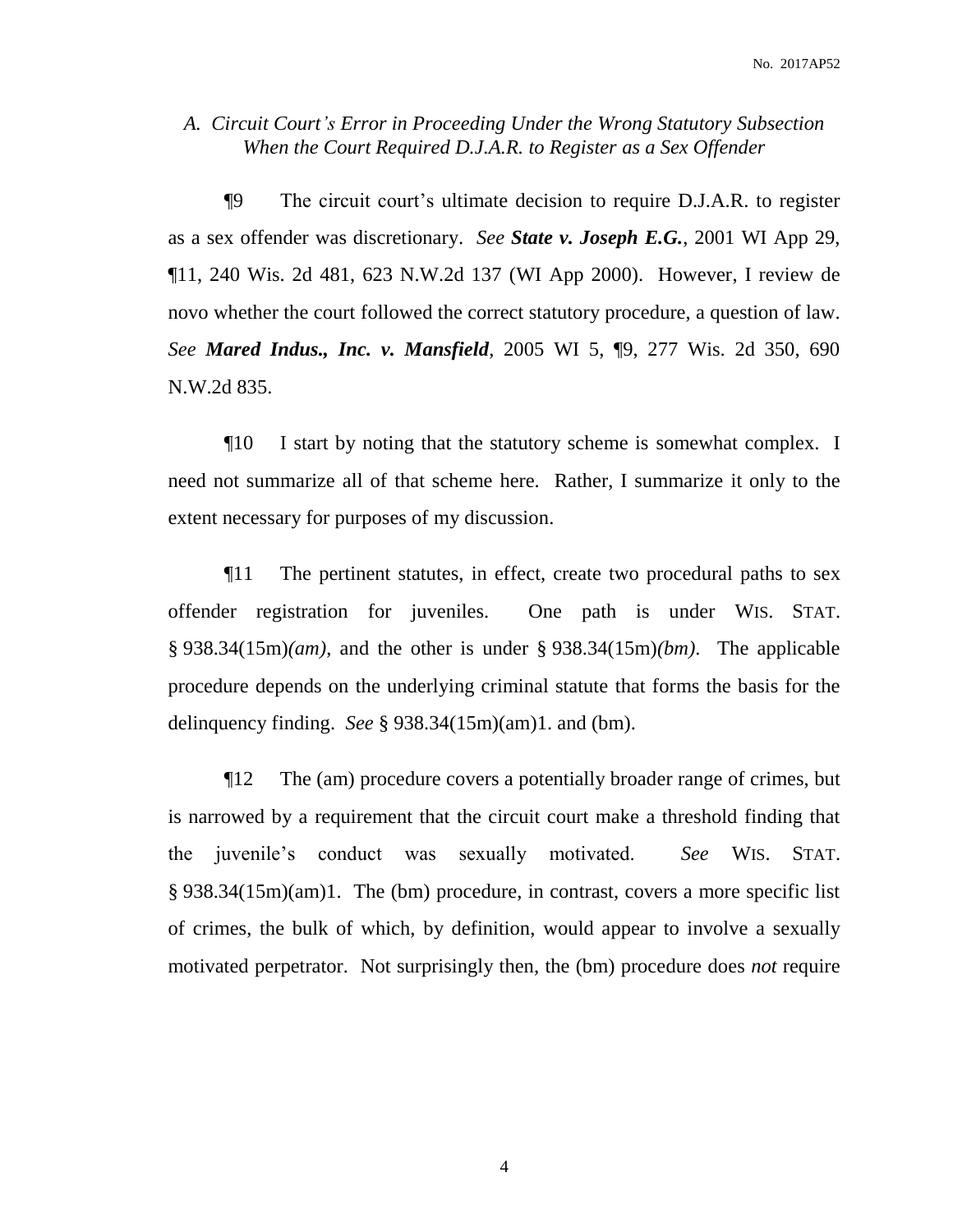the same threshold finding by the court that the juvenile's conduct was sexually motivated. *See* § 938.34(15m)(bm).<sup>2</sup>

¶13 Here, the (bm) path applies because the delinquency finding against D.J.A.R. was based on conduct prohibited by WIS. STAT. § 948.02(2), a crime identified in the (bm) subsection. *See* WIS. STAT. § 938.34(15m)(bm).

¶14 Generally speaking, the (am) procedure provides the circuit court with broader discretion to *not* require registration than does the (bm) procedure, such that application of the (am) procedure might seemingly be to D.J.A.R.'s benefit. D.J.A.R. nonetheless complains that the circuit court erred by proceeding under the (am) procedure instead of the (bm) procedure.

¶15 I agree that the circuit court incorrectly proceeded under the (am) procedure. I disagree, however, that this error mattered. Rather, as I now explain, it is clear that the circuit court's error did not affect the court's decision to require registration, and that the court ended up substantially complying with the (bm) procedure. I conclude, therefore, that the error did not affect D.J.A.R.'s substantial rights and was harmless. *See Weborg v. Jenny*, 2012 WI 67, ¶68, 341 Wis. 2d 668, 816 N.W.2d 191 (discussing the harmless error standard).

¶16 D.J.A.R. focuses on two differences between what the circuit court did under the (am) procedure and what is supposed to occur under the (bm) procedure. I address each in turn.

 $\overline{a}$ 

5

<sup>2</sup> Some types of crimes are listed in *both* (am) *and* (bm), but the statute is written so that these particular crimes trigger the (bm) procedure. *See* WIS. STAT. § 938.34(15m)(am)1. ("Except as provided in par. (bm) ….").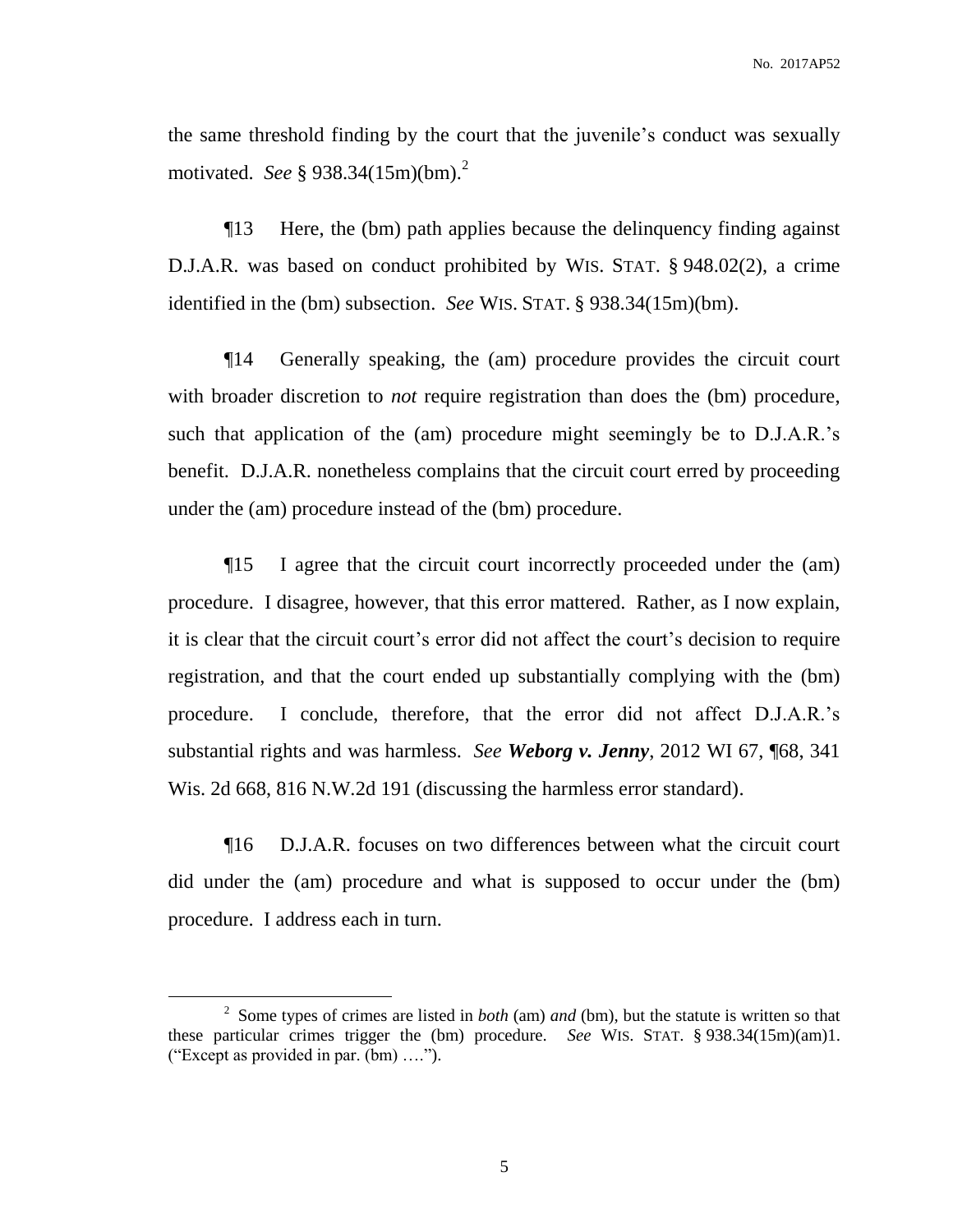¶17 First, D.J.A.R. points out that the circuit court made the threshold finding that is required only under the (am) procedure, namely, the finding that D.J.A.R.'s conduct was sexually motivated. But the only apparent consequence of that finding here was that the court went on to consider six statutory factors that the court would have considered anyway under the (bm) procedure. Those factors are:

- D.J.A.R.'s and V.G.'s ages at the time of the violation;
- The relationship between D.J.A.R. and V.G.;
- Whether the violation resulted in bodily harm to V.G.;
- Whether V.G. suffered from a mental illness or mental deficiency that rendered her temporarily or permanently incapable of understanding or evaluating the consequences of her actions;
- The probability that D.J.A.R. will commit other violations in the future; and
- Any other factor that the court determines may be relevant to the particular case.

*Compare* WIS. STAT. § 938.34(15m)(am) and (c) *to* § 938.34(15m)(bm) and WIS. STAT. § 301.45(1m)(e).

¶18 The second purported difference that D.J.A.R. points out relates to expert psychological reports. The (bm) procedure authorizes the circuit court to request and consider an expert psychological report providing an opinion as to whether registration is in the interest of public protection. *See* WIS. STAT. § 301.45(1m)(d) (made applicable by WIS. STAT. § 938.34(15m)(bm)). Under the (bm) procedure, this report constitutes an additional factor for the court to consider. *See* § 301.45(1m)(e)6. (made applicable by § 938.34(15m)(bm)).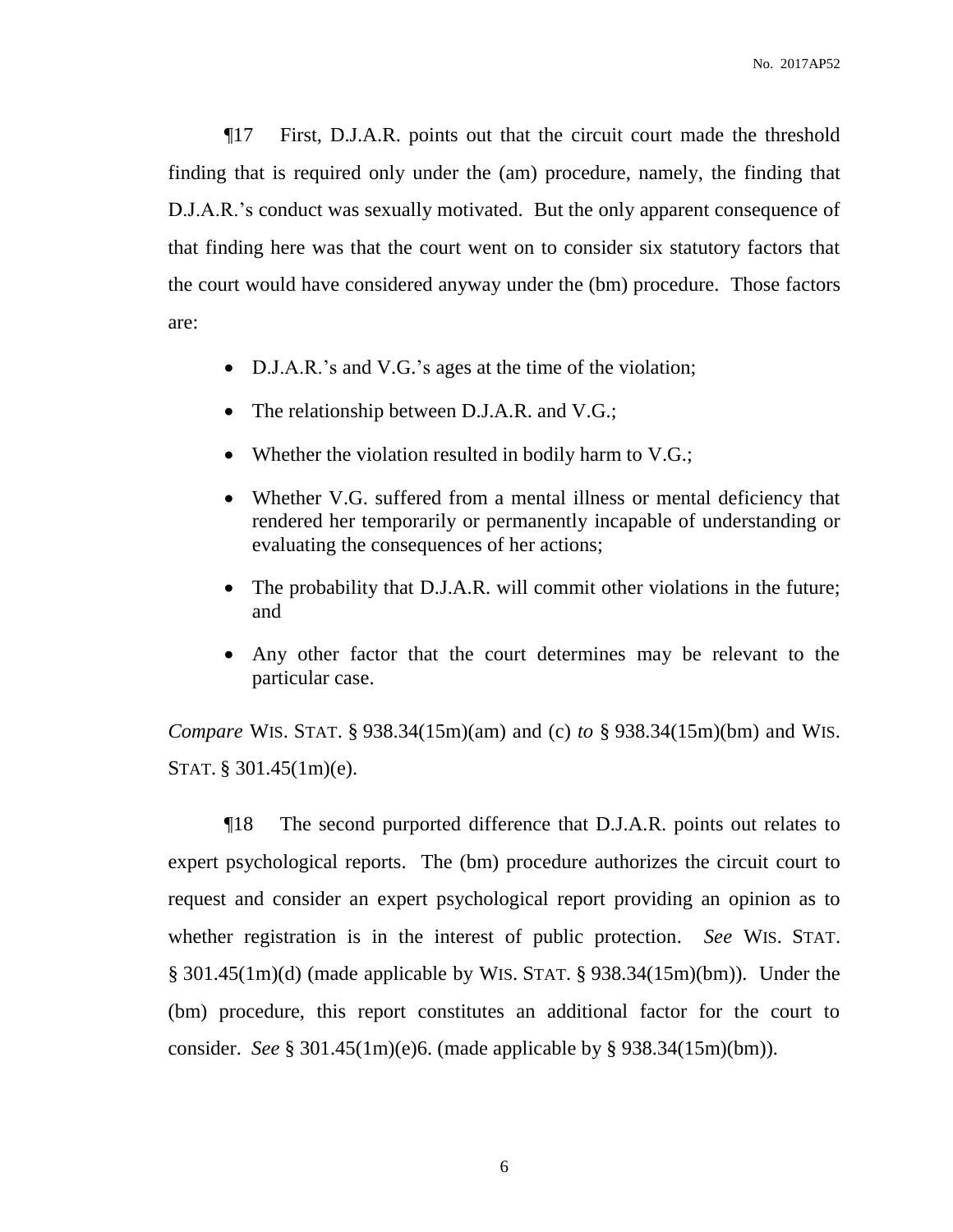¶19 Here, there were two expert reports, and the circuit court considered both of them. Both reports assessed D.J.A.R. as "low risk" to reoffend, and the reports did *not* offer opinions on whether D.J.A.R. should be required to register.

¶20 I have difficulty understanding D.J.A.R.'s argument as to why the circuit court erred in respect to the reports. D.J.A.R. concedes that the court was not bound by the expert opinions. As best I can tell from D.J.A.R.'s argument, the only arguable error relating to the reports was the omission of the experts' opinions on whether D.J.A.R. should be required to register. I see no reason to conclude that this omission in the reports was the result of *circuit court* error in proceeding under the wrong subsection. Regardless, I will treat it as such for purposes of this opinion. Even so, the error plainly had no effect for the reasons that I now explain.

¶21 The circuit court's decision makes clear that, even if the experts had opined more specifically on the registration topic, the court's decision would have been the same. The court rejected the expert opinions that D.J.A.R. was "low risk" based on the experts' acknowledgment that their actuarial methods were limited and lacked reliability for juveniles. The court placed considerably more weight on other permissible factors, including the difference in D.J.A.R.'s and V.G.'s ages; the fact that V.G.'s mother had previously warned D.J.A.R. not to engage in sexual activity with V.G.; and D.J.A.R.'s use of alcohol and other substances at a relatively young age. Accordingly, I see no reason to think that the court would have reached a different conclusion if the experts had offered opinions more specific to registration.

¶22 Before I move on to the stay issue, I note one other argument that D.J.A.R. makes in his briefing section on the registration requirement. D.J.A.R.

7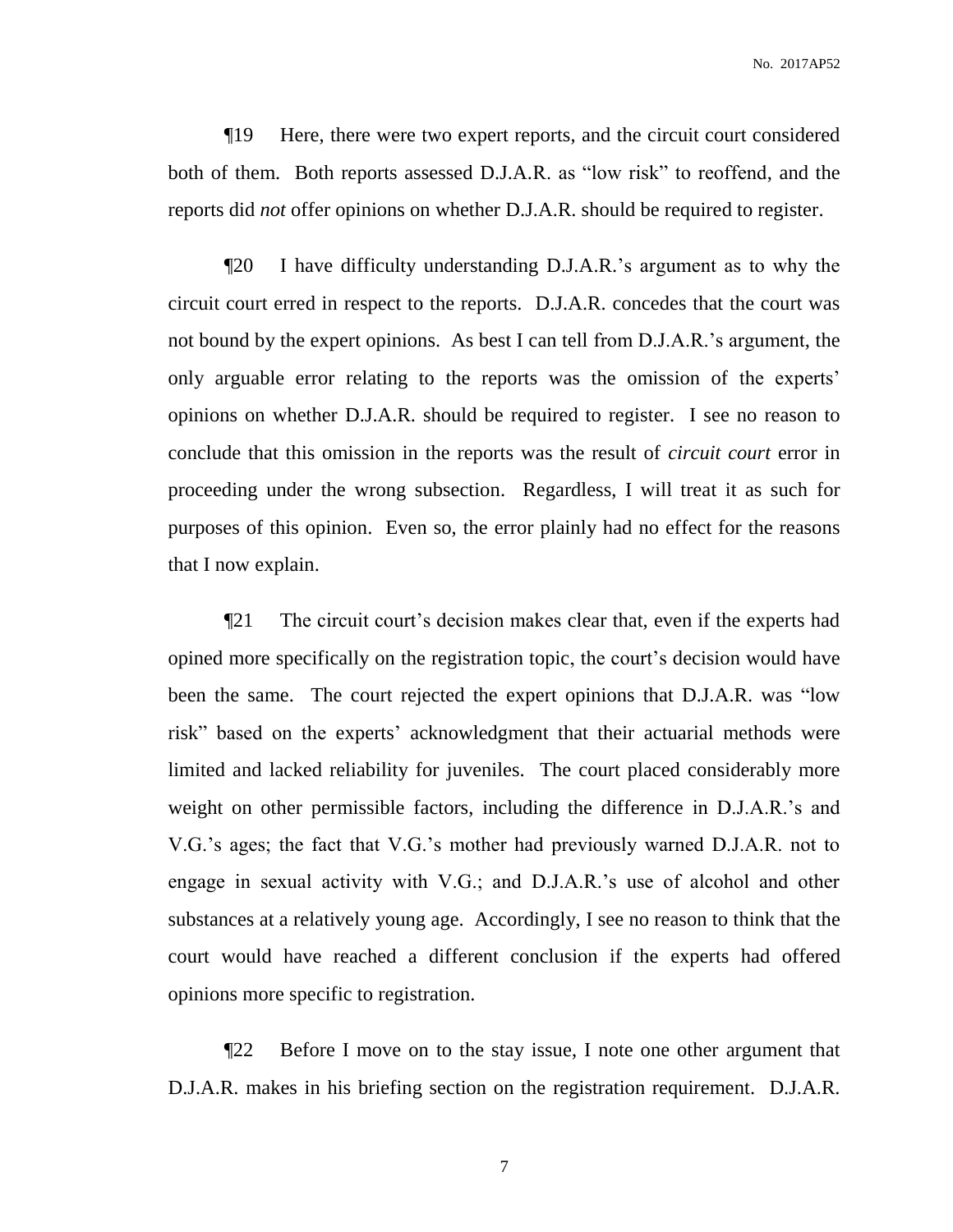appears to argue that, when he brought his postdispositional motion challenging the court's registration decision, the court should have considered new facts, including that D.J.A.R. had attained adulthood, had not reoffended, and had completed his supervision successfully. D.J.A.R. cites no authority, however, for the proposition that the court was authorized, much less required, to reconsider its registration decision this way in the context of D.J.A.R.'s postdispositional motion. Thus, I consider the argument no further.

## *B. Whether the Circuit Court Erroneously Exercised its Discretion by Not Staying the Sex Offender Registration Requirement*

¶23 I turn to D.J.A.R.'s argument that the circuit court erroneously exercised its discretion by not staying the registration requirement. "A circuit court has discretion under WIS. STAT. § 938.34(16) to stay that part of a dispositional order requiring a delinquent child to register as a sex offender." *State v. Cesar G.*, 2004 WI 61, 12, 272 Wis. 2d 22, 682 N.W.2d 1. In exercising that discretion, the circuit court considers the same statutory factors listed above, as well as the seriousness of the offense. *See id.*, ¶¶48-50.

¶24 D.J.A.R. does *not* argue that the circuit court failed to consider any factors, ignored significant facts, or misapplied the law by not staying the registration requirement. Rather, D.J.A.R.'s argument appears to boil down to a request that I reweigh the factors and substitute my own judgment for that of the circuit court. This request runs contrary to the applicable standard of review. *See* id.,  $\llbracket 42 \llbracket$  ("An appellate court will affirm a circuit court's discretionary decision as long as the circuit court 'examined the relevant facts, applied a proper standard of law, and, using a demonstrated rational process, reached a conclusion that a reasonable judge could reach.'" (quoted source omitted)).